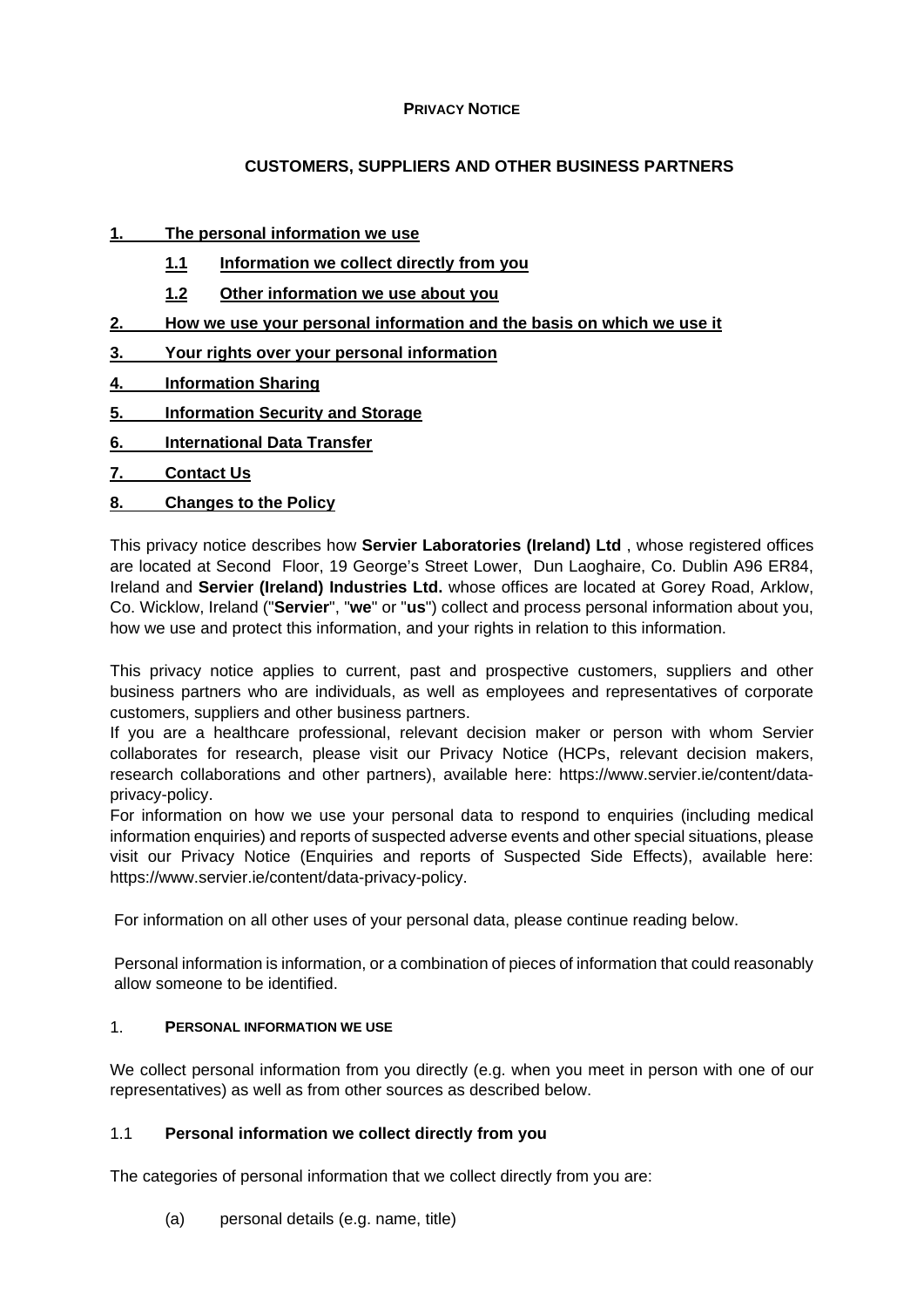- (b) contact details (e.g. business phone number, business email address, business address and any other contact details you provide us)
- (c) professional details (e.g. place of work, professional title)
- (d) Information relating to pharmacovigilance training (if relevant)
- (e) Bank details

#### 1.2 **Other information we use about you**

Other information we use about you includes information generated by Servier, including the history of our relationship with you such as previous communications with us and details of previous products or services you have provided to us.

### <span id="page-1-0"></span>2. **HOW WE USE YOUR PERSONAL INFORMATION AND THE BASIS ON WHICH WE USE IT**

We use your personal information for the following purposes:

- (a) to communicate with you with respect to past, current or prospective products or services;
- (b) to communicate with you in relation to quality complaints and recalls in relation to our products;
- (c) for contract management (accountability, monitoring, payment, data use on reporting tool) ;
- (d) to comply with legal and regulatory obligations (such as anti-bribery legislation or defend our legal right).

We must have a legal basis to process your personal information. In most cases the legal basis will be one of the following:

- (a) to comply with our legal obligations and to cooperate with regulators and law enforcement bodies in relation to tax reporting and auditing requirements and drug safety obligations
- (b) for the performance of a contract that we have with you or to take steps to enter into such a contract at your request
- (c) to meet our legitimate interests, in particular in relation to business planning and management and monitoring compliance, as described above or communication on new products. When we process personal information to meet our legitimate interests, we put in place robust safeguards to ensure that your privacy is protected and to ensure that our legitimate interests are not overridden by your interests or fundamental rights and freedoms. For more information regarding this process, please contact us using the details in section 7 below.

#### <span id="page-1-1"></span>3. **YOUR RIGHTS OVER YOUR PERSONAL INFORMATION**

You have certain rights regarding your personal information, subject to certain exceptions in accordance with applicable law. These include the following rights to: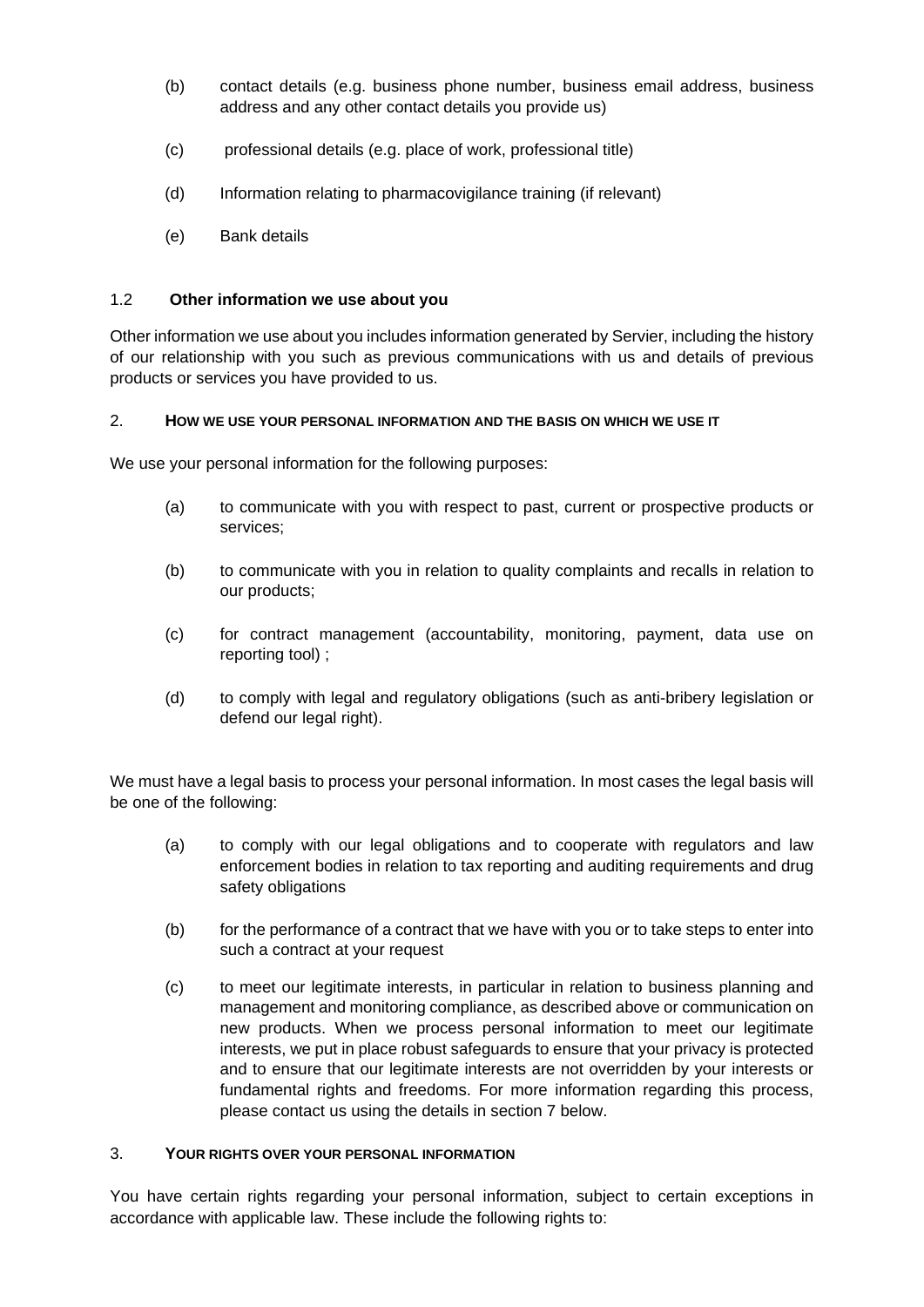- access your personal information. There may be some exceptions, for instance in the event of a manifestly unfounded or excessive request, or if the exercise of this right affect a legal investigation or the right of freedom of another data subject, which means you may not always receive all the information we process about you;
- rectify any inaccurate information we hold about you:
- erase your personal information except in certain circumstances for example if it is necessary for us to process your personal information to comply with a legal obligation (as described in section 2 above) or for the establishment, exercise or defence of a legal claim;
- restrict our use of your personal information in certain circumstances;
- object to our use of your personal information in certain circumstances where we use your personal for our legitimate interests (as described in section 2 above); and
- Iodge a complaint with your local data protection authority (the Data Protection Commission in Ireland https://www.dataprotection.ie).

If you would like to discuss or exercise such rights, please contact us at the details below.

We encourage you to contact us to update or correct your information if it changes or if the personal information we hold about you is inaccurate.

<span id="page-2-0"></span>We will contact you if we need additional information from you in order to honour your requests.

### 4. **INFORMATION SHARING**

We may, under certain circumstances, share your personal information with third parties below:

- We share your personal information with our auditors to comply with our **tax and auditing obligations**.
- **Servier group companies.** Servier Laboratories (Ireland) Ltd is ultimately owned by Les Laboratoires Servier, so we work closely with other businesses and companies that fall under the Servier group family. We may share certain information about you with Les Laboratoires Servier and other Servier group companies such as Servier Laboratories Ltd and Servier Research and Development Ltd in UK where this is necessary for business planning purposes and internal auditing purposes. Information on the global presence of the Servier group can be found here: https://servier.com/en/company/global-presence/.
- **Law enforcement agencies, courts, regulators (including the tax authorities), government authorities or other third parties**. We will share your personal information with these parties where we believe this is necessary to comply with a legal or regulatory obligation, or to support a legal or criminal investigation or otherwise to protect our rights or the rights of any third party.
- **Asset purchasers.** We may share your personal information with any third party that purchases, or to which we transfer, all or substantially all of our assets and business. Should such a sale or transfer occur, we will use reasonable efforts to try to ensure that the entity to which we transfer your personal information uses it in a manner that is consistent with this privacy notice.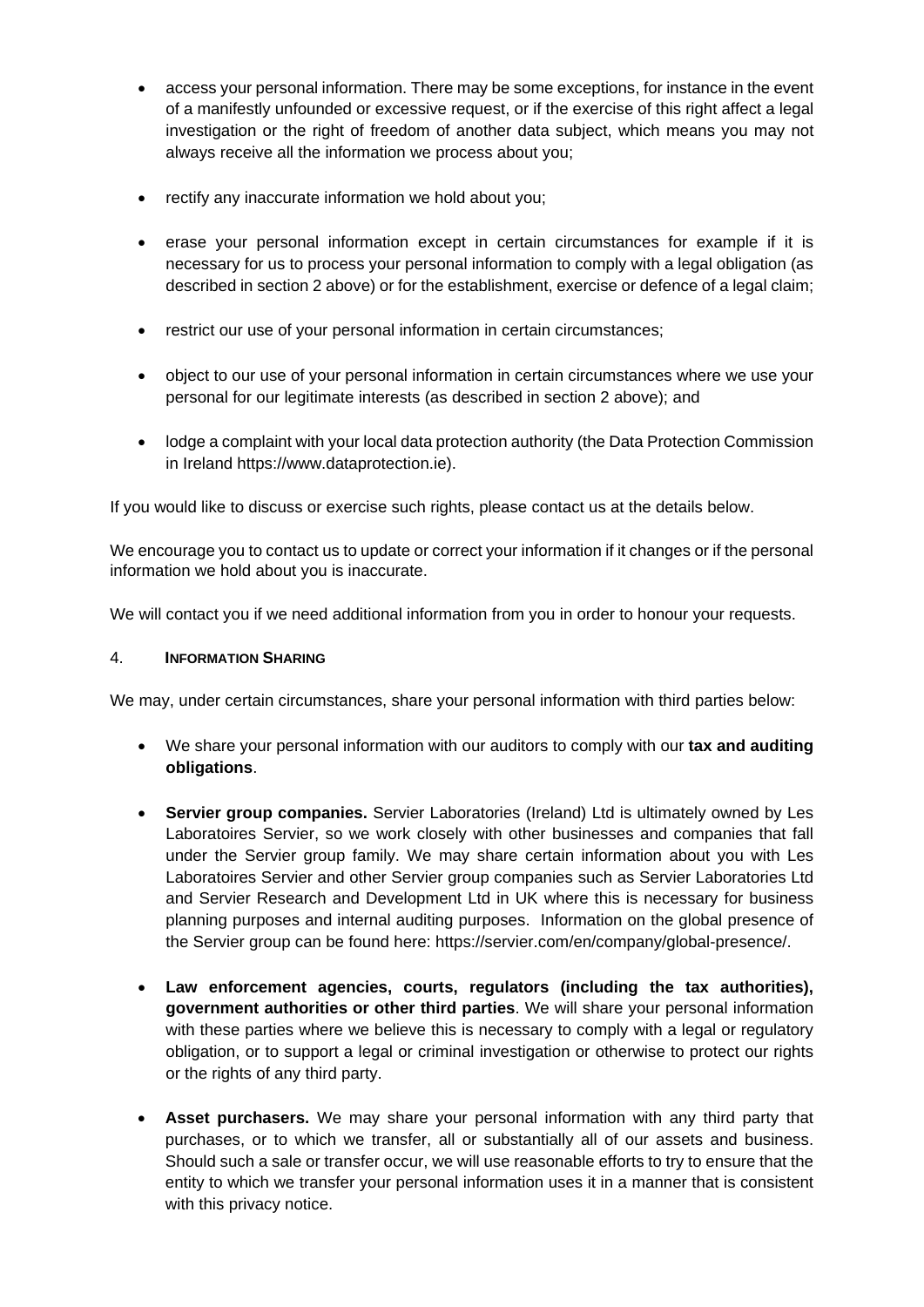Because we operate as part of a global business, the recipients referred to above may be located outside the jurisdiction in which you are located (or in which we provide the services). See the section on "International Data Transfer" below for more information.

# <span id="page-3-0"></span>5. **INFORMATION SECURITY AND STORAGE**

We implement technical and organisational measures to ensure a level of security appropriate to the risk to the personal information we process. These measures are aimed at ensuring the ongoing integrity and confidentiality of personal information. We evaluate these measures on a regular basis to ensure the security of the processing.

We will keep your personal information for the duration of our relationship with you, after which we will retain your personal information for a period of time that enables us to:

- Maintain records for business management and planning;
- Maintain records to evidence our compliance with our legal obligations described in section 2 above;
- Comply with record retention requirements under the law including accounting rules;
- Defend or bring any existing or potential legal claims; and/or
- Deal with any complaints regarding our products or services or the products or services you have provided to us.

We will delete your personal information when it is no longer required for these purposes. If there is any information that we are unable, for technical reasons, to delete entirely from our systems, we will put in place appropriate measures to prevent any further processing or use of the data.

#### <span id="page-3-1"></span>6. **INTERNATIONAL DATA TRANSFER**

Given the global nature of the Servier Group, we may transfer personal information including sensitive personal information to other entities of the Servier Group based outside Ireland to appropriately deal with your enquiry. A list of Servier Group entities and where they are based is available here: [https://servier.com/en/company/global-presence/](https://eur01.safelinks.protection.outlook.com/?url=https%3A%2F%2Fservier.com%2Fen%2Fcompany%2Fglobal-presence%2F&data=04%7C01%7CAlex.Ainscough%40servier.com%7C9e836ca1c9cd44e1b87b08d931b47019%7Ccc0a4ff694544e4b881b85f448dee2e3%7C0%7C0%7C637595473302024043%7CUnknown%7CTWFpbGZsb3d8eyJWIjoiMC4wLjAwMDAiLCJQIjoiV2luMzIiLCJBTiI6Ik1haWwiLCJXVCI6Mn0%3D%7C1000&sdata=VARRHbCGK3XB6y1R7nluI74foYPIUcDA3VCdM56v720%3D&reserved=0)

We have put in place appropriate safeguards (such as standard contractual clauses) in accordance with applicable legal requirements to ensure that your data is adequately protected. For more information on the appropriate safeguards in place, please contact us at the details below.

In addition, your personal information may be transferred to, stored, and processed by our partners outside of Europe due to its international presence. They must implement appropriate data transfer safeguards to ensure an adequate level of protection for personal information under European Union law.

### <span id="page-3-2"></span>7. **CONTACT US**

**Servier Laboratories (Ireland) Ltd. / Servier (Industries) Ireland Ltd.** is the controller responsible for the personal information we collect and process.

If you have questions or concerns regarding the way in which your personal information has been used, please contact us using the contact details below:

### **Servier Laboratories (Ireland) Ltd.**

- The Data Protection Relay can be contacted at: dataprivacy-dublin@servier.com
- Telephone: 01 663 8110